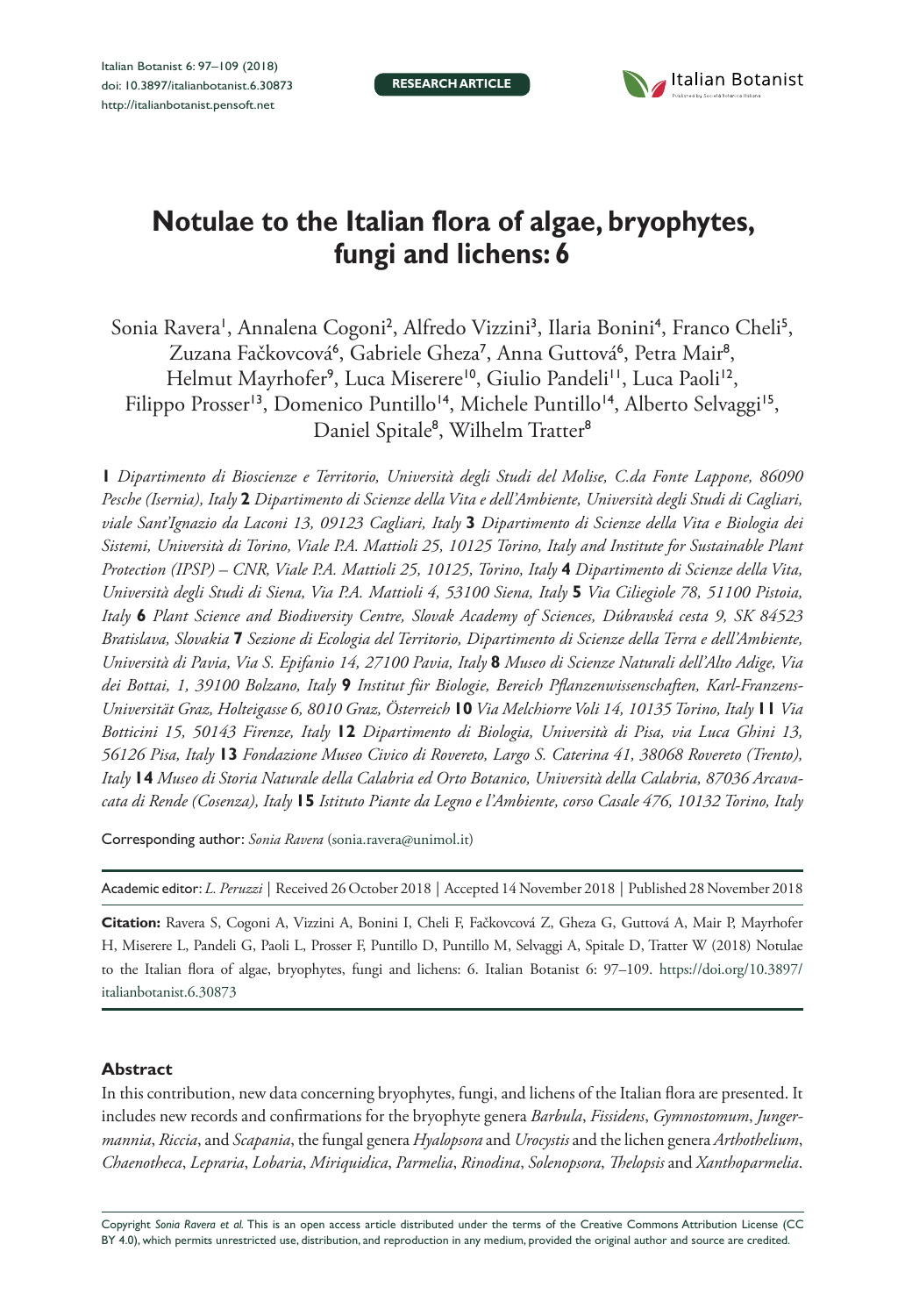#### **Keywords**

Ascomycota, Basidiomycota, Bryidae, Jungermanniidae, Marchantiidae, floristic data

#### **How to contribute**

The text of the records should be submitted electronically to: Cecilia Totti (c.totti $\varphi$ [univpm.it\)](mailto:c.totti@univpm.it) for algae, Marta Puglisi [\(mpuglisi@unict.it](mailto:mpuglisi@unict.it)) for bryophytes, Alfredo Vizzini ([alfredo.vizzini@unito.it](mailto:alfredo.vizzini@unito.it)) for fungi, Sonia Ravera [\(sonia.ravera@unimol.it\)](mailto:sonia.ravera@unimol.it) for lichens.

#### **Floristic records**

#### **BRYOPHYTES**

*Barbula crocea* (Brid.) F.Weber & Mohr (Pottiaceae)

+ **TOS:** Tre Fiumi, Apuan Alps Regional Park, Stazzema (Lucca), in on damp marble walls (UTM WGS84: 32T 601741.4878893), 775 m, 16 January 2016, *G. Pandeli* (SIENA; Herb. Pandeli). – Species confirmed for the flora of Toscana.

This taxon has been recently recorded for Valle d'Aosta, Piemonte, Lombardia, Trentino Alto Adige, Veneto, Friuli Venezia Giulia, Abruzzo, and Campania (Aleffi et al. 2008), whereas old reports from Toscana dated before 1950. The site of Tre Fiumi is characterized by damp marble walls with the alliance *Cratoneurion commutati* Koch, where *Barbula crocea* grows with *Palustriella commutata* (Hedw.) Ochyra, *Orthothecium rufescens* (Dicks. ex Brid.) Schimp., *Pellia endiviifolia* (Dicks.) Dumort., *Pinguicula apuana* Casper & Ansaldi, *Potentilla caulescens* L., and *Saxifraga aizoides* L.

G. Pandeli, F. Cheli, I. Bonini

#### *Fissidens rufulus* Bruch & Schimp. ex Bruch & Schimp. & W. Guembel (Fissidentaceae)

+ **CAL:** I Pagliai, Lago di Tarsia (Cosenza), on stones in a little waterfall (UTM WGS84: 33S 612230.4384759), 108 m, 10 May 2018, *D. Puntillo, M. Puntillo* (CLU No. 4151). – Species new for the flora of Calabria.

*Fissidens rufulus* is a rare species showing coloured brown costa and border. However this character is quite inconstant. This species was recorded as sterile on submerged stones of a small waterfall with clean unpolluted running waters together with *Eucladium verticillatum* (With.) Bruch & Schimp., *Lunularia cruciata* (L.) Lindb. and *Southbya tophacea* (Spruce) Spruce. In Italy, it is known only for few Regions: Friuli Venezia Giulia, Emilia Romagna, Marche, Sardinia, and Umbria (Aleffi et al. 2008; Ellis et al. 2016). Nearly endemic to Europe, *F. rufulus* is an uncommon plant, listed as Nationally Scarce in Britain, Endangered in Switzerland and Luxembourg,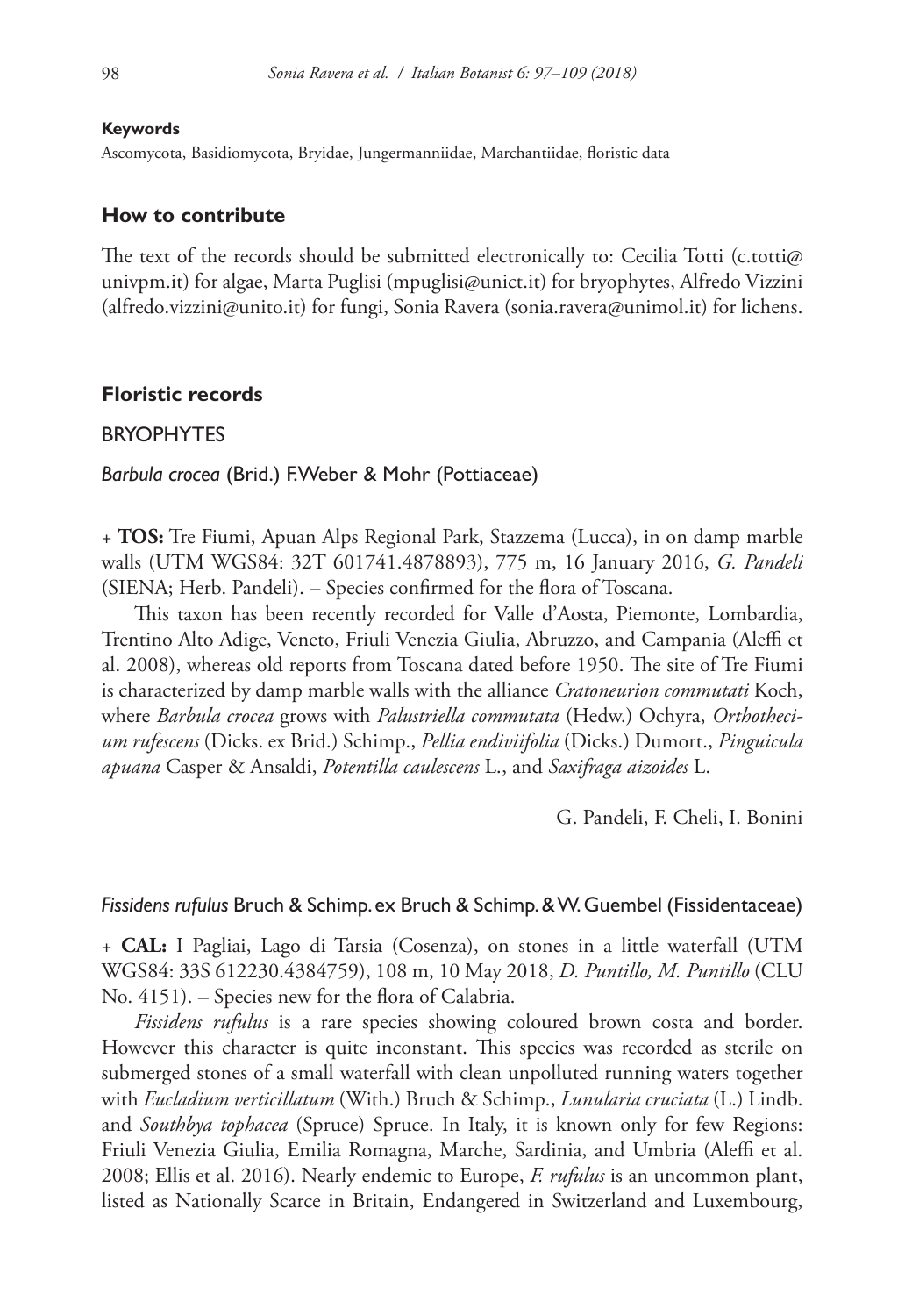Vulnerable in Austria, Near Threatened in the Czech Republic, Data Deficient in Sweden, Germany and Spain, and Very rare and Susceptible in the Netherlands. It is also known from France, Croatia, Greece, and Russia (Lockhart et al. 2012). In Europe, it is assigned to the Temperate floristic element (Smith 2004).

D. Puntillo, M. Puntillo

## *Gymnostomum viridulum* Brid. (Pottiaceae)

+ **TAA:** Ex road to Pregasina (Trento) (UTM WGS84: 32T 642063.5079950), 320 m, 15 January 2017, *F. Prosser* (Herb. Prosser No. 00293); Frazengi above Campolongo di Noriglio (Trento) (UTM WGS84: 32T 659947.5083744), 435 m, 4 February 2018, *F. Prosser* (Herb. Prosser No. 02199). Below Dosso Tre Croci, Above San Tommaso at Nago (Trento), jutting cliff exposed to South (32T 647250.5082941), 510 m, 24 February 2018, *F. Prosser* (Herb. Prosser No. 02493). – Species new for the flora of Trentino-Alto Adige.

This species is not reported by Aleffi et al. (2008) for Trentino-Alto Adige, and it is indicated as Endangered in Italy by Cortini Pedrotti and Aleffi (1992). *Gymnostomum viridulum* was discovered in wet crevices on south-facing limestone cliffs, growing on shallow and friable tuff layer. In summer, these calcareous cliffs are generally completely dry. All the specimens are sterile, but they carry the typical green propagula in the leaf axil. This species seems to be quite widespread, and it will be probably found in other similar sites of the Region. Taking into account its very small size (the leaves hardly reach 50  $\mu$ m in length), it may be assumed that this species is not as rare as reported, but simply difficult to find. In Germany, it was also found only recently for the first time (Long 1993).

F. Prosser

#### *Jungermannia borealis* Damsh. & Váňa (Jungermanniaceae)

+ **TAA:** Hintere Pilsbergalm, Stelvio National Park, Ultimo, Santa Gertrude (Bolzano) (WGS84 32T 639481.5151395), 2300 m, 28 October 2014, leg. *W. Tratter*, det. *D. Spitale*, conf. *M. Aleffi* (BOZ, no. BRYO 2421). – Species new for the flora of Trentino-Alto Adige.

This finding represents the first record for Trentino-Alto Adige and the fourth in Italy. This plant has been found on stones of an alpine stream, together with *Hygrohypnum smithii* (Sw.) Broth. Earlier, the species had been recorded in Piemonte, Val Gravio (Blockeel et al. 1999), in the Gran Paradiso National Park (Schumacker et al. 1999), and in Veneto, Dolomiti Bellunesi National Park (Tomaselli et al. 2004). Across the Alps, *J. borealis* occurs in Switzerland ([http://swissbryophytes.](http://swissbryophytes.ch) [ch\)](http://swissbryophytes.ch) and Austria (Köckinger 2017). It is an arctic-alpine species (Damsholt 2002),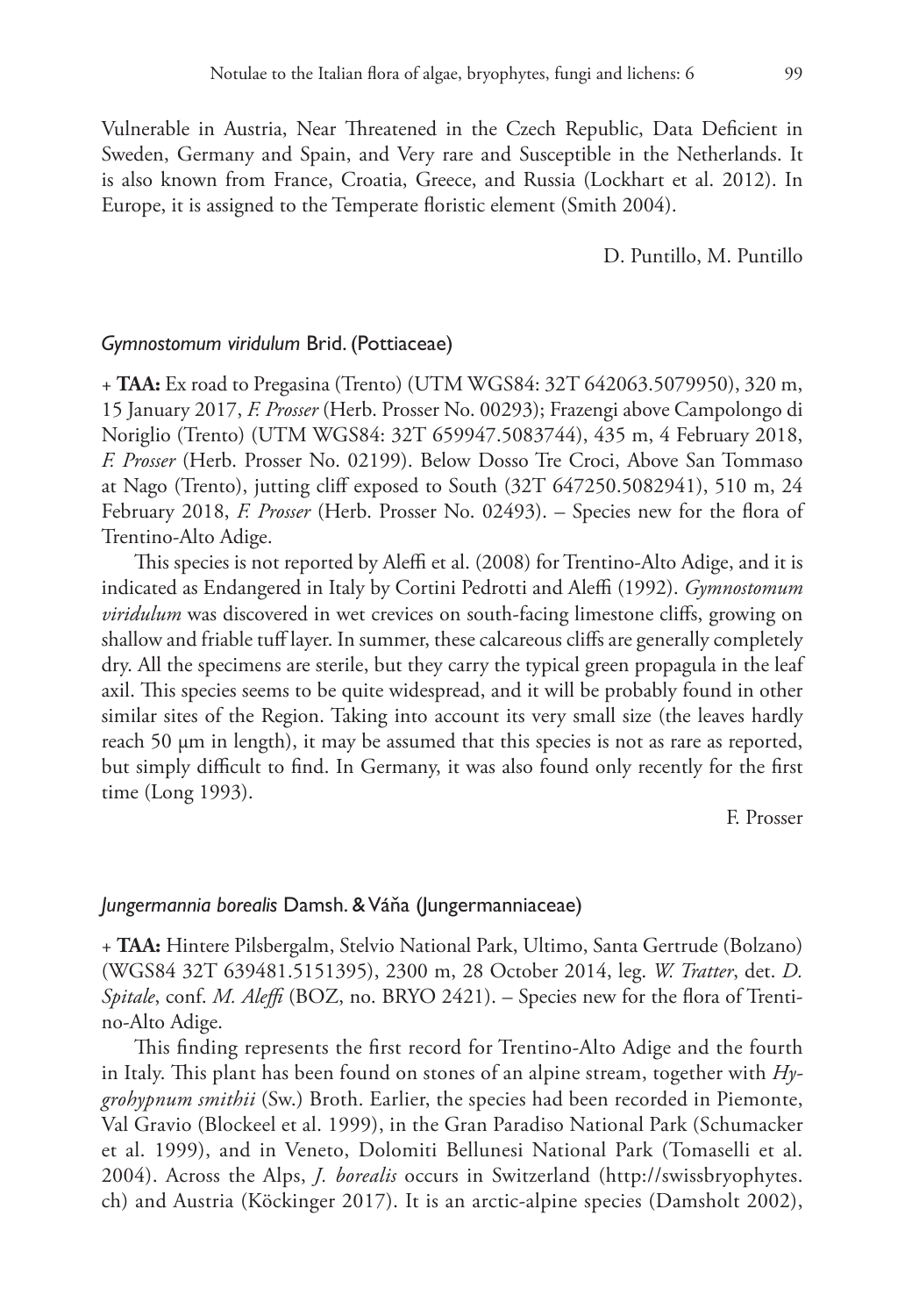generally found on shady to partially shaded rocks along streams or on moist rocks on high mountains and base-rich snow fields. The preferred substrate is weakly alkaline, but not calcareous.

D. Spitale, W. Tratter, P. Mair

# *Riccia fluitans* L. (Ricciaceae)

**+ PIE:** north of the Candia Lake in a tributary channel, Candia Canavese (Torino) (UTM WGS84 32T 414071.5019980), 227 m, 9 September 2007, *A. Selvaggi* (Bryophytorum Herbarium A. Selvaggi); pond called "la Paludetta" close to the north-western bank of Candia Lake Candia Canavese (Torino) (UTM WGS84 32T 413691.5019814), 226 m, 22 April 2018, *A. Selvaggi* (Bryophytorum Herbarium A. Selvaggi); ephemeral pond between Cascina Fornace and Rondò dell'Uno, "La Mandria" Regional Park, Venaria Reale (Torino) (UTM WGS84 32T 390247.5000923), 290 m, 14 May 2015, *A. Selvaggi*, *L. Miserere*, *A. Tacchino* (Bryophytorum Herbarium L. Miserere); *ibidem*, 1 July 2015, *L. Miserere* (Bryophytorum Herbarium L. Miserere); San Vitale pond, Roppolo (Biella) (UTM WGS84 32T 427566.5030772), 384 m, 8 August 2007, *A. Selvaggi* (Bryophytorum Herbarium A. Selvaggi); *ibidem*, 9 June 2015, *A. Selvaggi*; *ibidem*, 25 May 2018, *A. Selvaggi* (Bryophytorum Herbarium A. Selvaggi). Swamp with *Salix cinerea* L. on the north-eastern side of Monte Orsetto Roppolo (Biella) (UTM WGS84 32T 426878.5032149), 425 m, 25 May 2018, *A. Selvaggi* (Bryophytorum Herbarium A. Selvaggi); Benne di Saluggia (or Casale Benne), Saluggia (Vercelli) (UTM WGS84 32T 424130.5006159), resurgence stream close to Dora Baltea river, 162 m, 28 September 2010, *A. Selvaggi* (Bryophytorum Herbarium A. Selvaggi); near the road SS 589, north of Cascina Ricchiaretto Rosso and towards Cascina Paolina, Barge (Cuneo) (UTM WGS84 32T 375577.4954261), stream and wetland of resurgence in a alder swamp wood, 9 August 2011, *A. Selvaggi, M. Rastelli* (Bryophytorum Herbarium A. Selvaggi); "Fontanazze" east of Staffarda Abbey, Ravello (Cuneo) (UTM WGS84 32T 377088.4953168), in resurgence area on the left bank of the river Po, 20 July 2011, *A. Selvaggi, M. Rastelli* (Bryophytorum Herbarium A. Selvaggi). – Species confirmed for the flora of Piemonte.

*Riccia fluitans* is an annual slender thallose liverwort, showing both floating and terrestrial forms. Floating forms grow on stagnant or slow-moving water of ponds, swamps, channels or resurgence areas with oligo- to meso-eutrophic waters. It is part of the floating pioneer vegetation of the *Lemnion trisulcae* Den Hartog & Segal, 1964 related with the UE Habitat "3150 - Natural eutrophic lakes with Magnopotamion- or Hydrocharition-type vegetation", together with *Lemna trisulca* L., *Lemna minor* L., and *Ricciocarpos natans* (L.) Corda. In Europe, *R. fluitans* is considered as Near Threatened (NT) in Italy and Portugal, and Vulnerable (VU) in Spain, Norway, and Switzerland (Schnyder et al. 2004, Hodgetts 2015). In Piemonte, its occurrence has not been confirmed over the last 50 years (Aleffi et al 2008), albeit more recent data were recorded by Varalda et al. (1983–1984) at "Cascina della Noria", Trino Vercellese (Vercelli).

A. Selvaggi, L. Miserere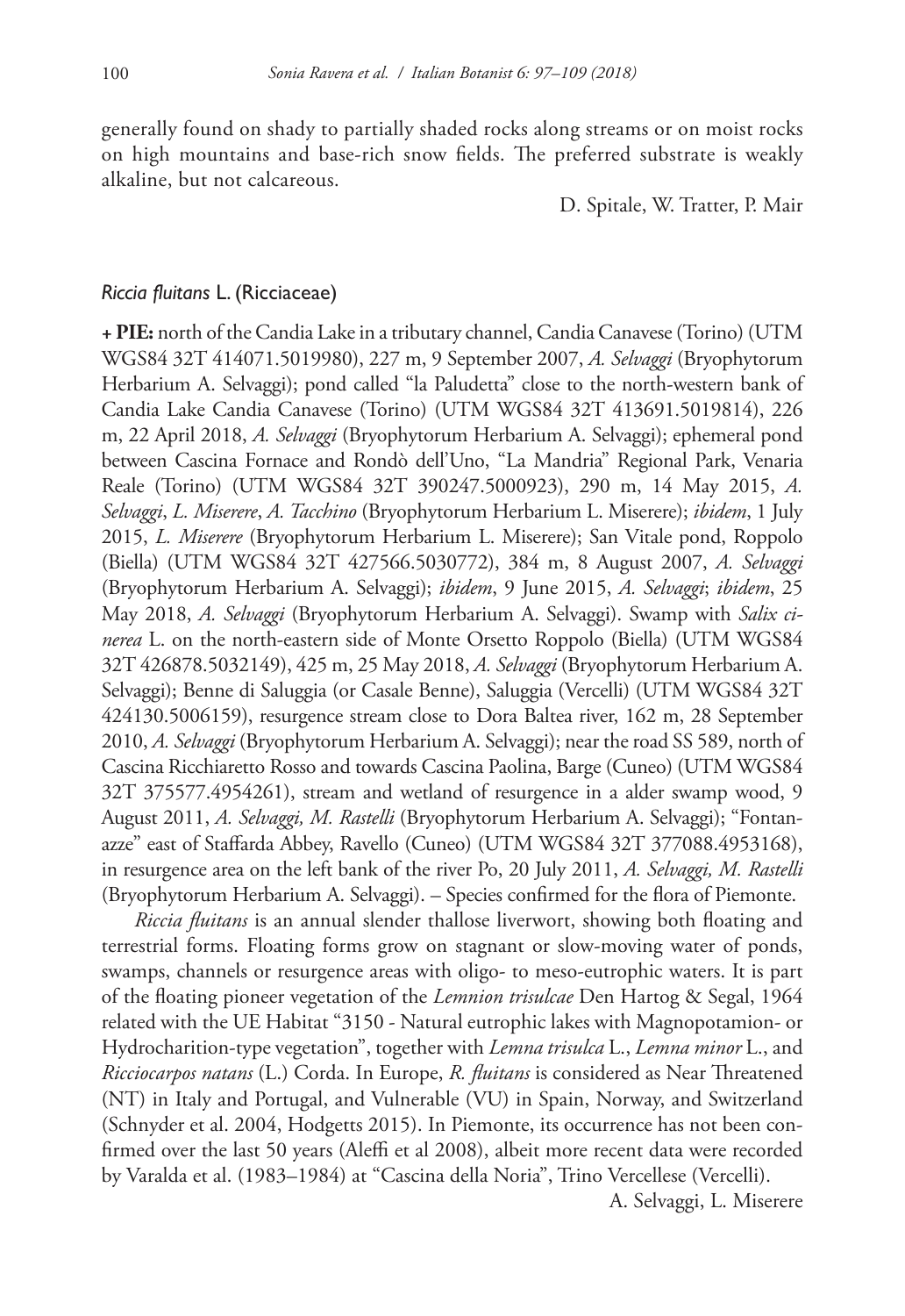## *Scapania gymnostomophila* Kaal. (Scapaniaceae)

+ **TAA:** Mount Pasubio, above il Pian del Cheserle to Sorgente Sette Albi (Trento) (UTM WGS84: 32T 664848.5077265), 1490 m, 10 February 2018, *F. Prosser* (Herb. Prosser No. 02208). – Species new for the flora of Trentino-Alto Adige.

This circumboreal liverwort can be easily recognized by having only one big oil body for each leaf cell. It was found on the sheltered side of a limestone boulder together with another small *Scapania*, showing many oil bodies per cell and with *Barbula crocea* (Brid.) F.Weber & D.Mohr. For Italy, Aleffi et al. (2008) quote *S. gymnostomophila* only for Piemonte, based on previous records by Blockeel et al. (1999) from Sagna del Vallone and Rochemolles Valley. This species is very likely more widespread in the Italian Alps, as suggested by its distribution map in Switzerland (<http://www.swissbryophytes.ch>).

F. Prosser

#### FUNGI

# *Hyalopsora polypodii* (Pers.) Magnus (Pucciniastraceae)

+ **CAL:** Serra Dolcedorme, Pollino National Park (Cosenza), on the leaves of the fern *Cystopteris fragilis* (L.) Bernh. (UTM WGS84: 33S 603883.4417049), 2179 m, 13 July 2018, *D. Puntillo* (CLU No. 99). – Species new for the flora of Calabria.

*Hyalopsora polypodii* is an autoecious obligate rust parasite. Because it is inconspicuous, the species is often overlooked. However, observing the lower page of the fern fronds of *Cystopteris fragilis* it was possible to see the yellow sori typical of this species. *Hyalopsora polypodii* has been generically recorded for Italy by De Toni (1888, sub *Uredo polypodii* (Pers.) DC.). Later, it was collected from Lozanna and S. Zeno (Verona) by Pollini (1816) and from Piemonte by Pollini (1824, sub *Uredo aspidii* Pollinii).

D. Puntillo

#### *Urocystis cepulae* Frost (Urocystidaceae)

+ **CAL:** Bosco di Mavigliano (Montalto Uffugo, Cosenza), on leaves of *Allium nigrum* L. (UTM WGS84 33S 604884.4360659) 228 m, 30 March 2008, *D. Puntillo* (CLU No. 67, 68). – Species new species for the flora of Calabria.

*Urocystis cepulae* is of great importance as it infects cultivated garlic species. At the collection site, this species was recorded on leaves of *Allium nigrum* L. *A. ampeloprasum* L., *A. sphaerocephalon* L., and *A. vineale* L. Of the approximately 250 known species of *Allium* L., at least 150 are susceptible to this organism (Anderson 1926). In Italy, this species is known for Friuli Venezia Giulia (Tomasi 2013) and Sicilia (Venturella 1991). It is known also for Torino, Cuneo, and Vicenza (sub *Tuburcinia cepulae* (Frost) Liro)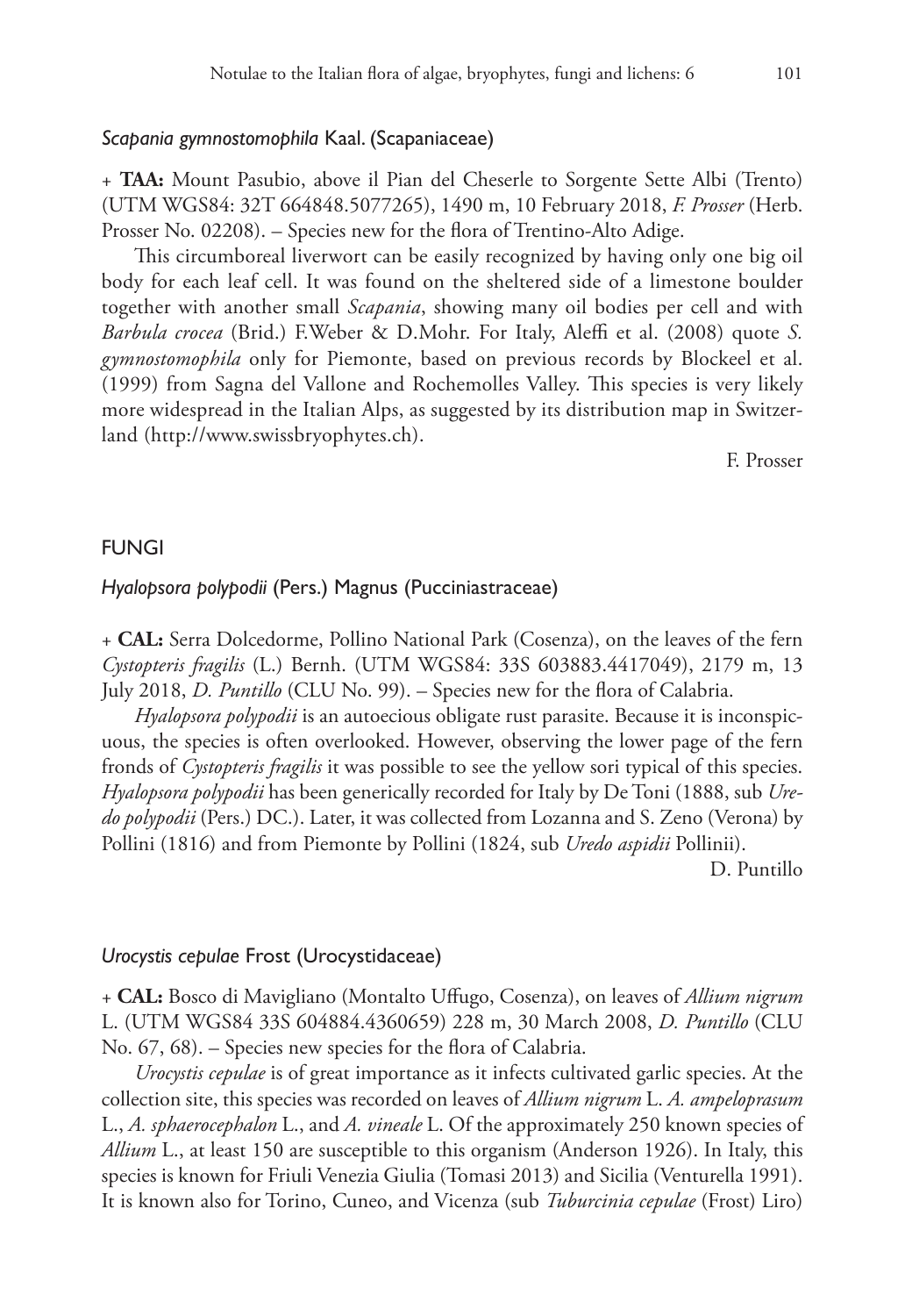and for Parma, Modena, and Perugia (sub *Tuburcinia magica* (Pass.) Liro) (Ciferri 1938). Finally, *U. cepulae* has been recorded for Licata (Sicily) from an old collection on *Allium subhirstum* L. (Vànky 1994).

D. Puntillo

# **LICHENS**

# *Arthothelium ruanum* (A.Massal.) Körb. (Arthoniaceae)

+ **CAM:** Gole del Bussento, Morigerati (Salerno), on *Carpinus betulus* L. (UTM WGS 84: 33T 546883.4443458), 180 m, 23 February 2011, leg. *G. Brunialti, V. Genovesi, S. Ravera*, det. *S. Ravera* (Herb. Ravera). – Species new for the flora of Campania.

*Arthothelium ruanum* is a rare temperate-suboceanic species, mostly collected on smooth bark and shrubs in humid deciduous forests, quite rare at low elevation in the Mediterranean region (Nimis 2016). This crustose lichen morphologically resembles *Arthothelium spectabile* A.Massal., but the latter shows larger spore size (ca. 25−37 × 12−15 µm). This specimen was found in a humid, shaded canyon, listed among the Italian Important Lichen Areas (Ravera et al. 2011) because of its very rare and endangered relictual flora. The record reported here contributes to the knowledge of lichen biodiversity in this area, which is a WWF Oasis also included in the "Cilento, Vallo di Diano and Alburni" National Park. Due to its rarity, *A. ruanum* is red listed in Italy under the Near Threatened category (Nascimbene et al. 2013).

S. Ravera

#### *Chaenotheca brachypoda* (Ach.) Tibell (Coniocybaeae)

+ **TOS:** Rocca di Crevole, Murlo (Siena), on *Quercus ilex* L. (UTM WGS 84: 32T 691658.4784036), 320 m, leg. *Italian Lichen Society (SLI) ecology working group*, det. *S. Ravera* (Herb. Ravera). – Species new for the flora of Toscana.

*Chaenotheca brachypoda* is a "pin lichen" growing on decorticated stumps of deciduous trees and conifers, in old humid forests, previously collected on *Q. ilex* only in Calabria (Puntillo 1996). This species differs from the similar and more common *Chaenotheca furfuracea* (L.) Tibell in having an immersed, not visible, thallus, shorter apothecia and smooth spores. In Italy, this species has been reported from Trentino-Alto Adige, Piemonte, and Calabria (Nimis 2016). Due to its rarity, it is included in the Italian red list of epiphytic lichens under the Endangered category (Nascimbene et al. 2013).

L. Paoli, S. Ravera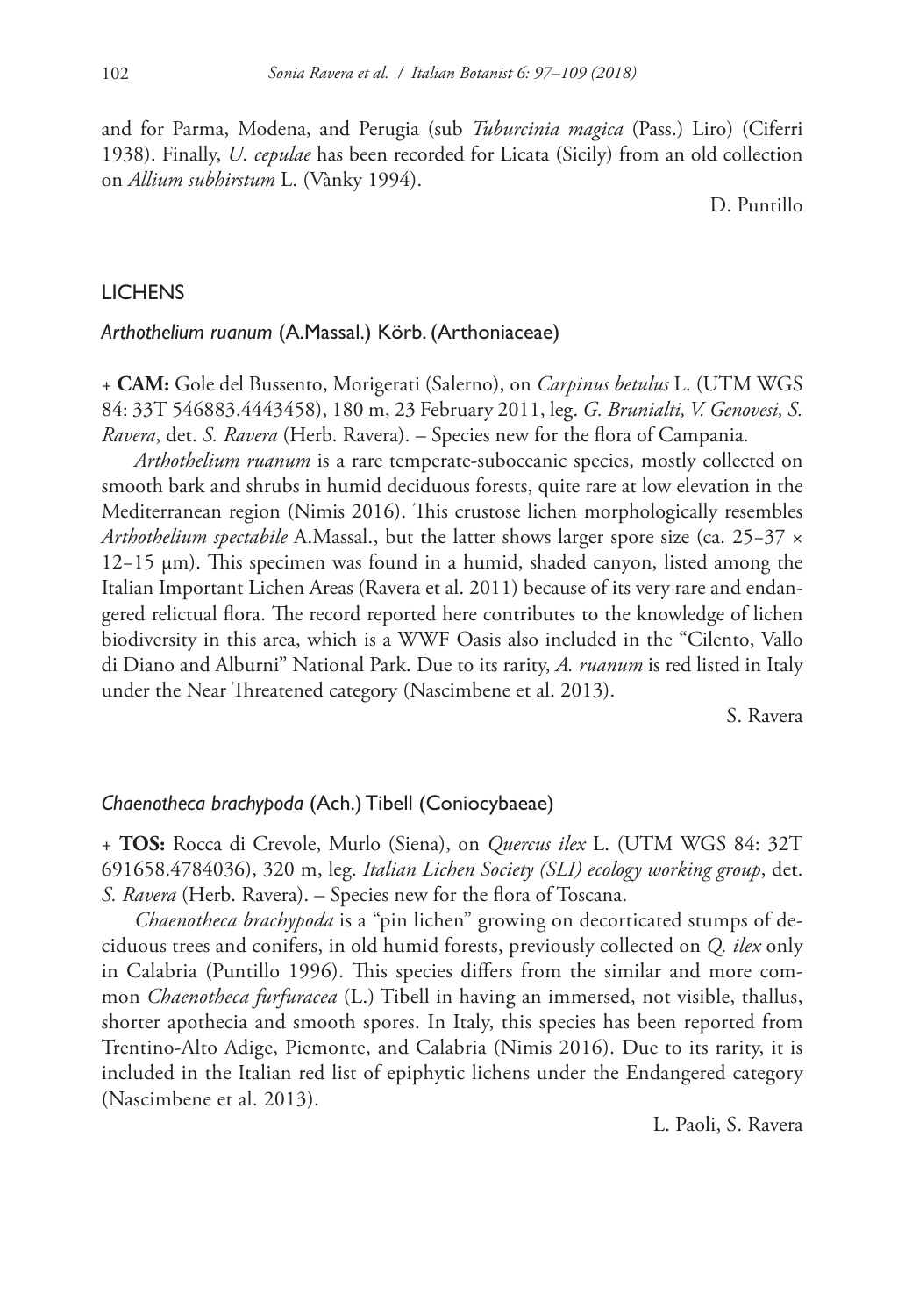# *Lepraria diffusa* (J.R.Laundon) Kukwa (Cladoniaceae)

+ **LOM:** road between Palìne di Borno and Dosso di Scalve, Azzone (Bergamo), on a limestone outcrop in a clearing of a montane wood with beech and spruce (UTM WGS84: 32T 586200.5088906), 970 m, 28 April 2017, leg. *G. Gheza*, det. *H. Mayrhofer* (Herb. Gheza); pathway between Croce di Salven and Valsorda, Angolo Terme (Brescia), on a limestone outcrop and on soil at the base of a spruce in a montane wood with beech and spruce (UTM WGS84: 32T 587883.5088284), 1210–1225 m, 1 January 2018, leg. *G. Gheza*, det. *H. Mayrhofer* (Herb. Gheza); Convento della Santissima Annunciata, Piancogno (Brescia), on terricolous bryophytes at the base of a beech, in a degraded wood dominated by beech (UTM WGS84: 32T 595636.5087262), 700 m, 2 January 2018, leg. *G. Gheza*, det. *H. Mayrhofer* (Herb. Gheza). – Species new for the flora of Lombardia.

In spite of having a wide altitudinal range, *Lepraria diffusa* is considered uncommon in Italy (Baruffo et al. 2006), and it was never reported before for Lombardia. It was found on calcareous rock and on soil overgrowing bryophytes, which are the most common substrates for this species (Baruffo et al. 2006; Nimis 2016). All the specimens contained 4-oxypannaric acid 2-methylester, but this species can rarely contain also atranorin and/or roccellic acid (Saag et al. 2009).

G. Gheza, H. Mayrhofer

## *Lepraria eburnea* J.R.Laundon (Cladoniaceae)

+ **LOM:** Dosso di Scalve, Azzone (Bergamo), on bryophytes on bark of *Acer pseudoplatanus* L. in a shaded and humid montane mixed wood (UTM WGS84: 32T 586355.5090069), 995 m, 28 April 2017, *leg. G. Gheza, det. H. Mayrhofer* (Herb. Gheza); Via Mala, Azzone (Bergamo), on terricolous bryophytes in a montane mixed wood near a stream (UTM WGS84: 32T 585918.5091052), 725 m, 28 April 2017, *leg. G. Gheza, det. H. Mayrhofer* (Herb. Gheza); Lago Moro, Darfo Boario Terme (Brescia), on bark in a mixed deciduous wood (UTM WGS84: 32T 589363.5081082), 450 m, 30 april 2017, *leg. G. Gheza, det. H. Mayrhofer* (Herb. Gheza). – Species new for the flora of Lombardia.

In spite of being a very common species in Italy (Baruffo et al. 2006; Nimis 2016), *Lepraria eburnea* was never reported before from Lombardia. It is able to colonize various substrates (Baruffo et al. 2006; Nimis 2016), and the specimens reported here were collected on terricolous and epiphytic bryophytes and directly on bark, always in shaded situations. All specimens contained alectorialic acid and satellites, and only one specimen contained, in addition, protocetraric acid.

G. Gheza, H. Mayrhofer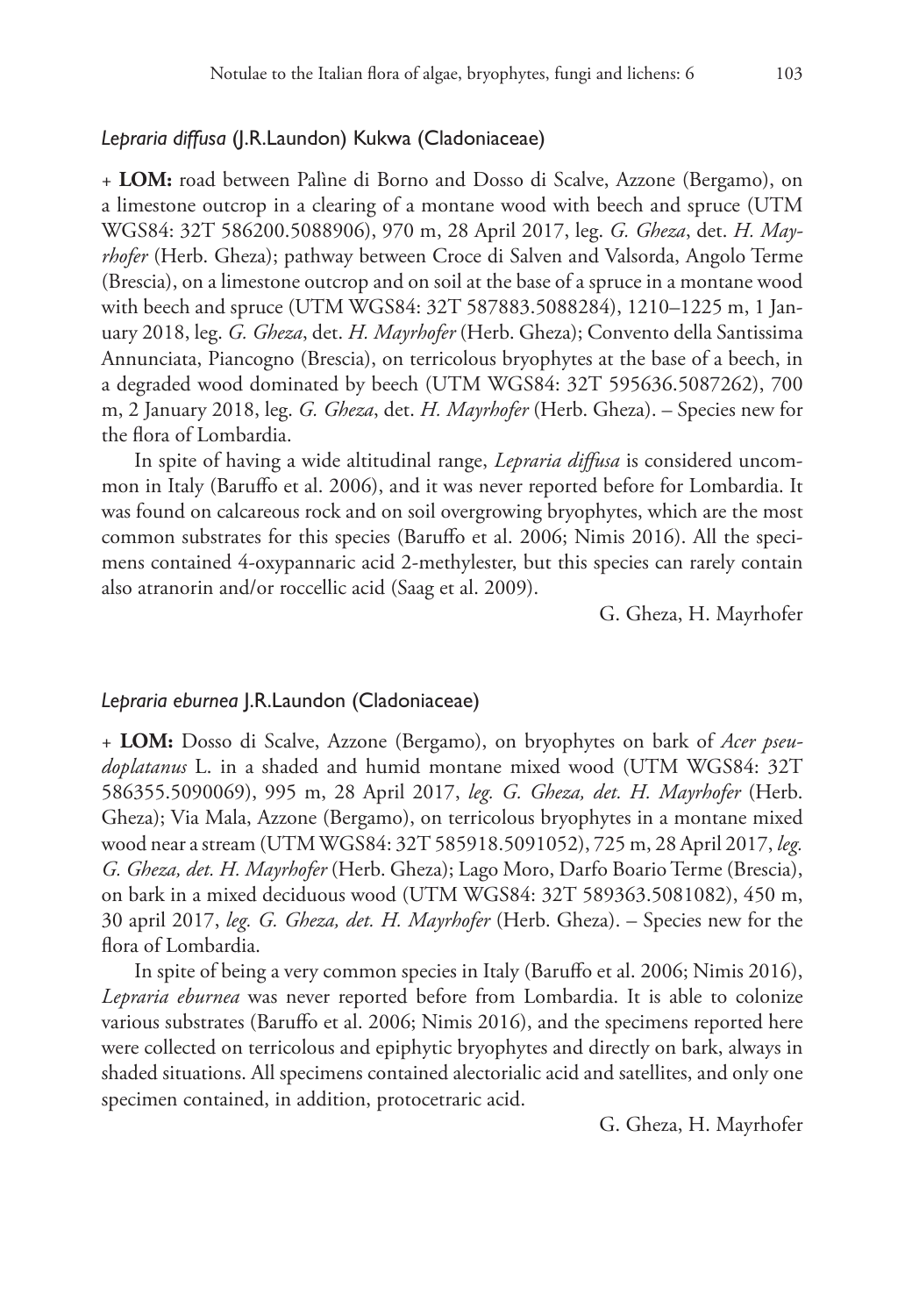# *Lepraria nivalis* (Nyl.) J.R.Laundon (Cladoniaceae)

+ **LOM:** pathway between Croce di Salven and Valsorda, Angolo Terme (Brescia), on a limestone outcrop in a montane wood with beech and spruce (UTM WGS84: 32T 587883.5088284), 1210–1225 m, 1 January 2018, leg. *G. Gheza*, det. *H. Mayrhofer* (Herb. Gheza); road between Palìne di Borno and Dosso di Scalve, Azzone (Bergamo), on mosses and soil in the crevices of calcareous outcrops in a clearing of a montane wood with beech and spruce (UTM WGS84: 32T 586200.5088906), 970 m, 28 April 2017, leg. *G. Gheza*, det. *H. Mayrhofer* (Herb. Gheza). – Species new for the flora of Lombardia.

In spite of being a very common species, showing a wide altitudinal range in Italy (Baruffo et al. 2006; Nimis 2016), *Lepraria nivalis* was never reported before from Lombardia. As *Lepraria eburnea* J.R.Laundon, it is able to colonize various substrates (Baruffo et al. 2006, Nimis 2016), but the records reported here are from calcareous substrates. Two chemotypes were detected: the first specimen contained atranorin and fumarprotocetraric acid, the second atranorin and psoromic acid.

G. Gheza, H. Mayrhofer

# *Miriquidica deusta* (Stenh.) Hertel & Rambold (Lecanoraceae)

+ **TOS:** Miniere di Murlo Valle del Crevole (Siena), above the path Sentiero delle Miniere, on siliceous rocks (UTM WGS84: 32T 693605.4779005), 215 m, 3 December 2017, leg. *L. Paoli*, det. *L. Paoli, Z. Fačkovcová* (SAV). – Species new for the flora of Toscana.

This saxicolous lichen is often overlooked since at first glance its brown, brown-black areolate thallus may resemble *Verrucaria* species. However, fertile thalli of *M. deusta* form black, immersed or moderately sessile apothecia up to 0.7 mm in diameter (Wirth et al. 2013). The lichen usually grows on exposed base-rich siliceous rocks. So far, only few records are known from Italy, although it seems locally common in some parts, e.g., in Sardegna (Nimis 1993, 2016). The specimen from Miniere di Murlo contains also *Rhizocarpon viridiatrum* (Wulfen) Körb. and *Aspicilia intermutans* (Nyl.) Arnold.

L. Paoli, Z. Fačkovcová

## *Parmelia barrenoae* Divakar, M.C.Molina & A.Crespo (Parmeliaceae)

+ **CAL:** Cupone, Sila National Park (Cosenza) on post fence (UTM WGS84: 33S 633215.4360465), 1158 m, 8 June 2018, *D. Puntillo* (CLU No. 17809). – Species new for the flora of Calabria.

*Parmelia barrenoae* has been described on the basis of both morphological and molecular data, in particular sequences in the ITS region of rDNA and the tubulin gene (Divakar et al. 2005, Molina et al. 2011). This species is very similar to *Parmelia*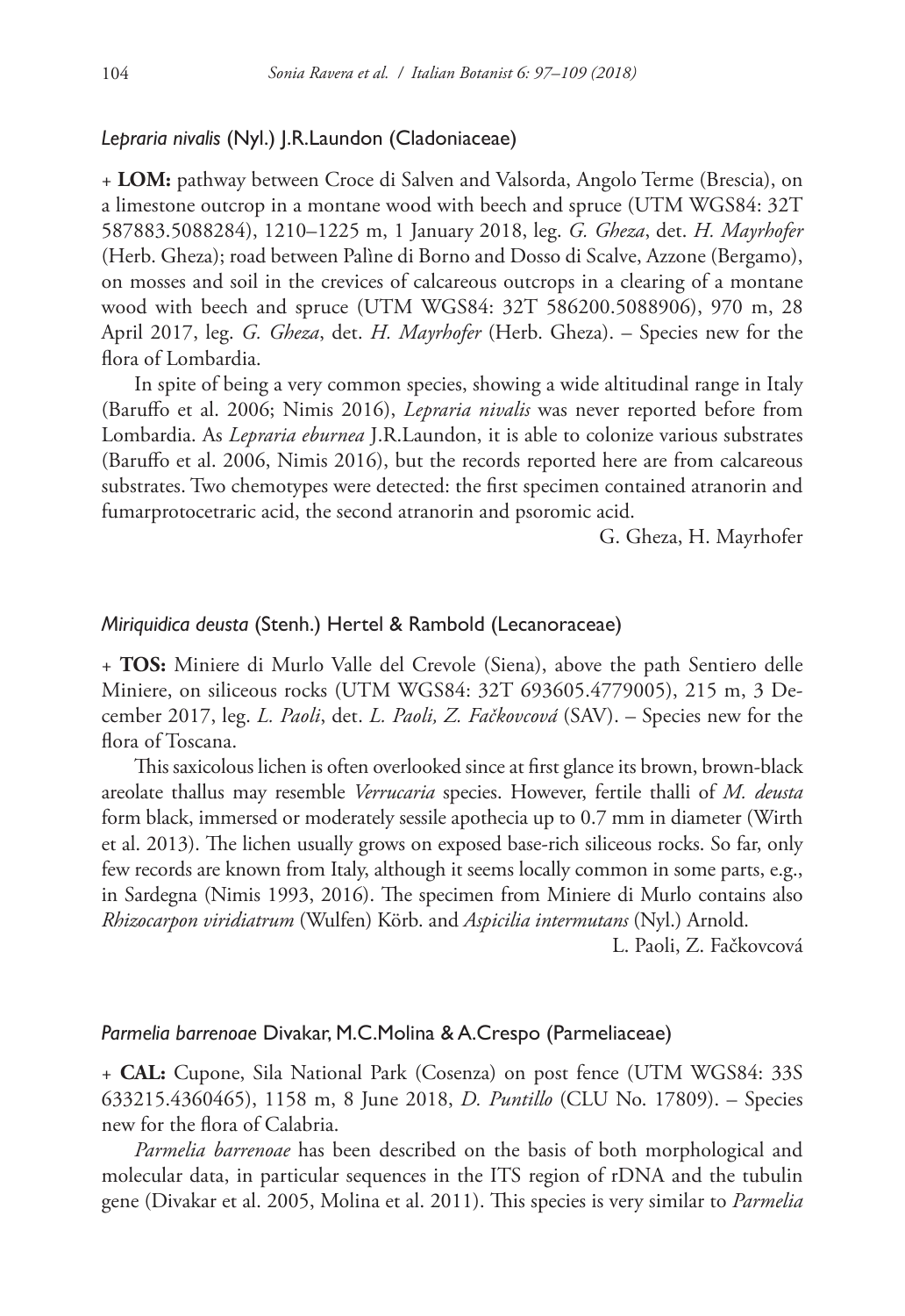*sulcata* Taylor. However, in the field, it is recognizable for the simple rhizines and ripe lobes with revolute apex (*vs* squarrose rhizines, without revolute apex in *P. sulcata*). The species was recently reported for Molise (Ravera 2012). In the Sila plateau it is quite common on old wooden rustic fence poles and on old wooden fence posts in well-lit sites, but never in direct sunlight.

D. Puntillo, M. Puntillo

# *Rinodina aspersa* (Borrer) J.R.Laundon (Physciaceae)

+ **TOS:** Miniere di Murlo Valle del Crevole (Siena), above the path Sentiero delle Miniere, on siliceous rocks (UTM WGS84: 32T 693605.4779003), 215 m, 3 December 2017, leg. *L. Paoli*, det. *L. Paoli, Z. Fačkovcová* (SAV). – Species new for the flora of Toscana.

This is a saxicolous lichen, generally growing on siliceous rocks. So far, it was found only in Sardegna by Mayrhofer (Nimis and Poelt 1987). It seems fairly common in this locality, showing preference for open situations.

L. Paoli, Z. Fačkovcová

# *Solenopsora marina* (Zahlbr.) Zahlbr. (Catillariaceae)

**+ TOS:** Località «La Castellaccia», near Convento del Petreto, Scansano (Grosseto), on shaded calcareous outcrops in a mixed oak forest with *Lobaria pulmonaria* (L.) Hoffm, on overhanging rock (UTM WGS84: 32T 691756.4729815), 509 m, 24 March 2018, *L. Paoli, Z. Fačkovcová*; *ibidem*, 1 September 2018, *L. Paoli, A. Bérešová* (SAV). – Species new for the flora of Toscana.

The genus *Solenopsora* A.Massal. had been traditionally placed in the poorly explored family of the Catillariaceae based on characteristic anatomical features (clavate eight-spored asci lacking an ocular chamber (*Catillaria*-type), one-septate, hyaline ascospores, simple paraphyses with brown pigmented clavate apices). However, recent molecular investigations indicate that the genus belongs to a morphologically diverse family, the Leprocaulaceae (Miadlikowska et al. 2014). *Solenopsora marina* has a squamulose thallus forming rosettes or irregular patches (up to 5–6 cm in diameter), pale greenish up to green. Outer squamules are loose, flexuose, folded and with white pruinose margins. Brownish apothecia are sessile, often globose at maturity. It grows on calcareous rocks in shaded and humid sites with low eutrophication (Guttová et al. 2014), mostly in rock fissures or below overhanging rock surfaces. It is a rare species strongly confined to the Mediterranean-type climate. Its distribution in Italy is largerly unknown (Guttová et al. 2018). This is the second record in Italy, and the species was so far known only for Basilicata (Potenza et al. 2014).

L. Paoli, Z. Fačkovcová, A. Guttová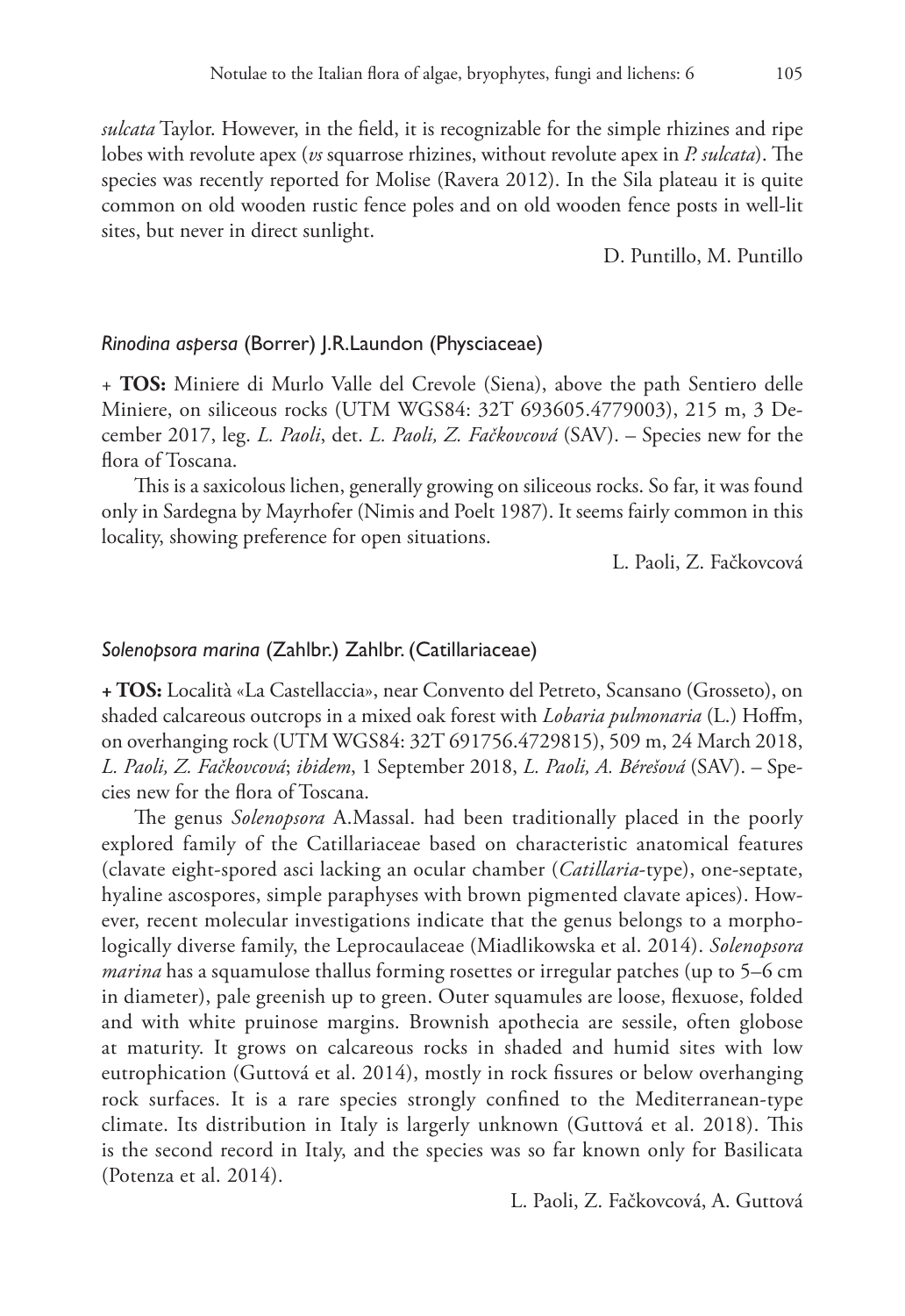#### *Thelopsis rubella* Nyl. (Stictidaceae)

+ **TOS:** Strada di Crevole, Murlo (Siena), on *Quercus ilex* L. (UTM WGS 84: 32T 691658.4784036), 320 m, 1 June 2018, leg. *Italian Lichen Society (SLI) ecology working group*, det. *S. Ravera* (Herb. Ravera). – Species confirmed for the flora of Toscana.

*Thelopsis rubella* is a crustose epiphytic pyrenolichen, characterized by pale pinkbrown, red-brown to dark-brown perithecia, strictly associated with mature trees mostly in the *Lobarion* in ancient woodlands (Rose 1988). It is included in the Italian red list of epiphytic lichens under the Least Concern category (Nascimbene et al. 2013). There are no recent records for Toscana (Baglietto 1871; Saccardo 1894, Rose 1988). L. Paoli, S. Ravera

#### *Xanthoparmelia glabrans* (Borrer) J.R.Laundon (Parmeliaceae)

+ **TOS:** Miniere di Murlo Valle del Crevole (Siena), above the path Sentiero delle Miniere, on siliceous rocks (UTM WGS84: 32T 693600.4779000), 215 m, 3 December 2017, leg. *L. Paoli*, det. *L. Paoli, Z. Fačkovcová* (SAV). – Species new for the flora of Toscana.

This species can be distinguished from similar taxa of the *Xanthoria pulla* group by a characteristic UV+ reaction of the medulla (strongly blue-white), which contains an alectoronic acid (Giordani et al. 2003). In Italy, it has been recorded from a few localities in Trentino-Alto Adige, Valle d'Aosta, and Liguria (Nimis 2016). In the reported locality, it was accompanied by other *Xanthoparmelia* species, such as *X. conspersa* (Ehrh. ex Ach.) Hale, *X. stenophylla* (Ach.) Ahti & D.Hawksw. and *X. tinctina* (Maheu & A.Gillet) Hale.

L. Paoli, Z. Fačkovcová

# **References**

- Aleffi M, Tacchi R, Cortini Pedrotti C (2008) Check-list of the Hornworts, Liverworts and Mosses of Italy. Bocconea 22: 1–255.
- Anderson PJ (1926) Comparative susceptibility of onion varieties and of species of *Allium* to *Urocystis cepulae*. Journal of Agricultural Research 31: 275–285.
- Baglietto F (1871) Prospetto Lichenologico della Toscana. Nuovo Giornale Botanico Italiano 3: 211–298.
- Baruffo L, Zedda L, Elix JA, Tretiach M (2006) A revision of the lichen genus *Lepraria* s.lat. in Italy. Nova Hedwigia 83: 387–429. ttps://doi.org/10.1127/0029-5035/2006/0083-0387
- Blockeel TL, Porley R, Rothero G (1999) Summer field meeting, Italian Alps, 1997. Bulletin British Bryological Society 72: 17–24.
- Ciferri R (1938) Flora Italica Cryptogama, Pars. I: Fungi. Ustilaginales. Fasc. 17. Rocca San Casciano, 119–121, 131–134.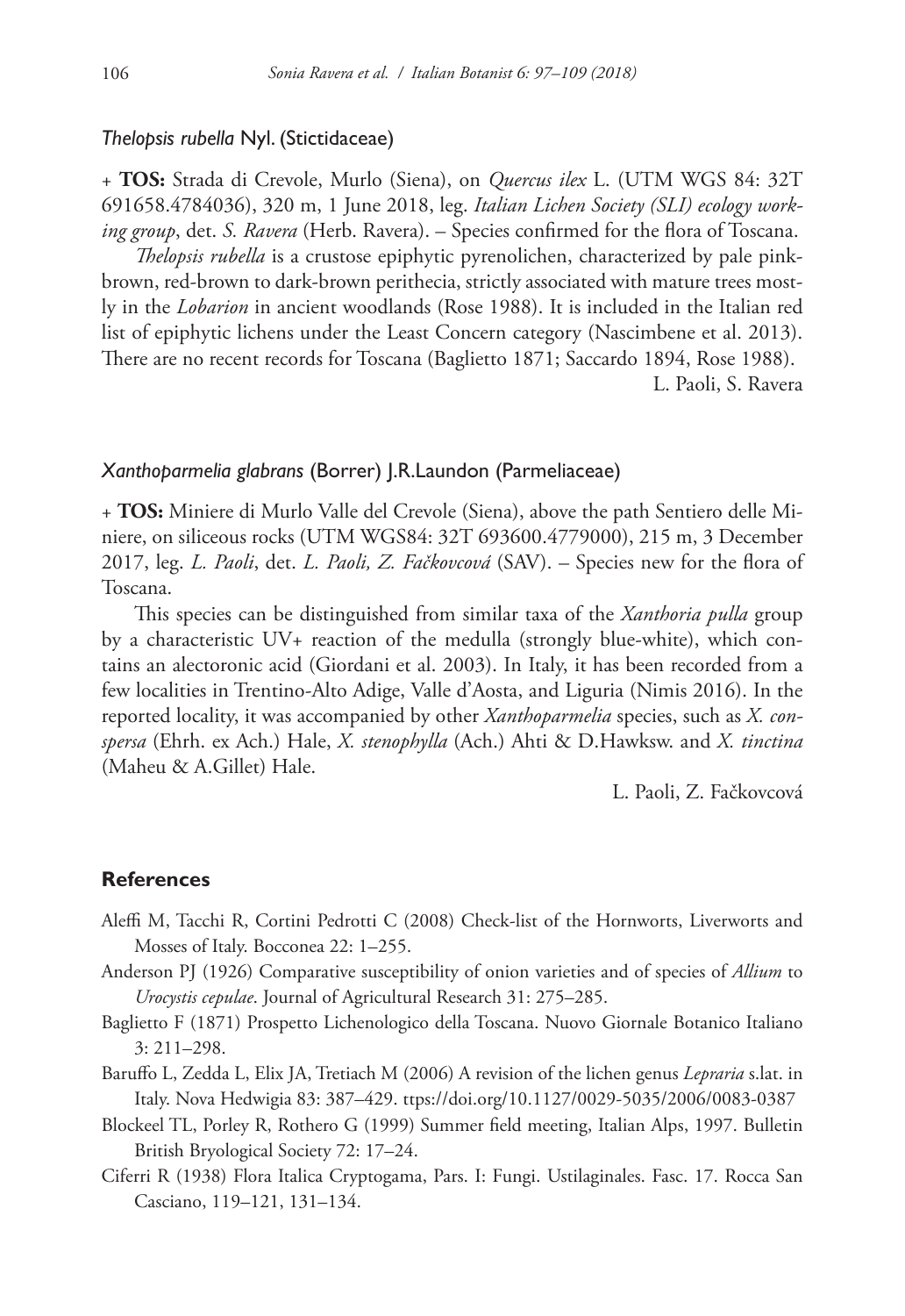- Cortini Pedrotti C, Aleffi M (1992) Lista Rossa delle Briofite d'Italia. In: Conti F, Manzi A, Pedrotti F (Eds) Libro rosso delle Piante d'Italia. Ministero Ambiente, WWF Italia, Società Botanica Italiana, Roma, 557–637.
- De Toni GB (1888) Sylloge ustilaginearum et uredinearum. Sylloge Fungorum 7: 857–858.
- Damsholt K (2002) Illustrated Flora of Nordic Liverworts and Hornworts. Lund, Nordic Bryological Society, 840 pp
- Divakar PK, Molina MC, Lumbsch TH, Crespo A (2005) *Parmelia barrenoae*, a new lichen species related to *Parmelia sulcata* (*Parmeliaceae*) based on molecular and morphological data. Lichenologist 37: 37–46.<https://doi.org/10.1017/S0024282904014641>
- Ellis LT, Aleffi M, Alegro A, Segota V, Asthana AK, Gupta R, Singh VJ, Bakalin VA, Bednarek-Ochyra H, Cykowska-Marzencka B, Benitez A, Borovichev EA, Vilnet AA, Konstantinova NA, Buck WR, Cacciatoro C, Sérgio C, Csiky J, Deme J, Kovács D, Damsholt K, Enroth J, Erzberger P, Fedosov VE, Fuertes E, Gradstein SR, Gremmen NJM, Hallingbäck T, Jukoniene I, Kiebacher T, Larraín J, Lebouvier M, Lüth M, Mamontov YuS, Potemkin AD, Nemeth Cs, Nieuwkoop JAW, Nobis M, Węgrzyn M, Wietrzyk P, Osorio F, Parnikoza I, Virchenko VM, Peralta DF, Carmo DM, Plášek V, Skoupá Z, Poponessi S, Venanzoni R, Puche F, Purger D, Reeb C, R. Rios, Rodriguez-Quiel E, Arrocha C, Sabovljević MS, Nikolić N, Sabovljević AD, dos Santos EL, Segarra-Moragues JG, Ştefănuţ S, Stončius D (2016) New national and regional bryophyte records, 48. Journal of Bryology 38: 235– 259.<https://doi.org/10.1080/03736687.2016.1206685>
- Giordani P, Benesperi R, Rellini I, Frati L, Brunialti G, Paoli L, Isocrono D, Elix JA (2003) The lichen genus *Neofuscelia* (Ascomycota, Parmeliaceae) in Italy. The Lichenologist 35: 377–385.<https://doi.org/10.1016/j.lichenologist.2003.09.001>
- Guttová A, Fačkovcová Z, Martellos S, Paoli L, Munzi S, Pittao E, Ongaro S (2018) Ecological specialization of lichen congeners with a strong link to Mediterranean-type climate: a case study of the genus *Solenopsora* in the Apennine peninsula. The Lichenologist: in press.
- Guttová A, Zozomová-Lihová J, Timdal E, Kučera J, Slovák M, Piknová K, Paoli L (2014) First insights into genetic diversity and relationships of European taxa of the genus *Solenopsora* (Catillariaceae, Ascomycota) with implications on their delimitation. Botanical Journal of the Linnean Society 176: 203–223.
- Hodgetts NG (2015) Checklist and country status of European bryophytes towards a new Red List for Europe. Irish Wildlife Manuals, No. 84. National Parks and Wildlife Service, Department of Arts, Heritage and the Gaeltacht, Ireland, 130 pp.
- Köckinger H (2017) Die Horn- und Lebermoose Österreichs (Anthocerophyta und Marchantiophyta). Catalogus Florae Austriae, II. Teil, Heft 2. Biosystematics and Ecology Series 32, Verlag der Österreichsichen Akademie der Wissenschaften, 382 pp.
- Lockhart N, Hodgetts N, Holyoak D (2012) Rare and threatened bryophytes of Ireland. Holywood: National Museums Northern Ireland, 656 pp.
- Long DG (1993) *Gymnostomum viridulum* Brid. new to Germany. Journal of Bryology 17: 514.<https://doi.org/10.1179/jbr.1993.17.3.514>
- Miadlikowska J, Kauff F, Högnabba F, Oliver JC, Molnár K, Fraker E, Gaya E, Hafellner J, Hofstetter V, Gueidan C, Otálora MAG, Hodkinson B, Kukwa M, Lücking R, Björk C, Sipman HJM, Burgaz A, Thell A, Passo A, Myllys L, Goward T, Fernández-Brime S,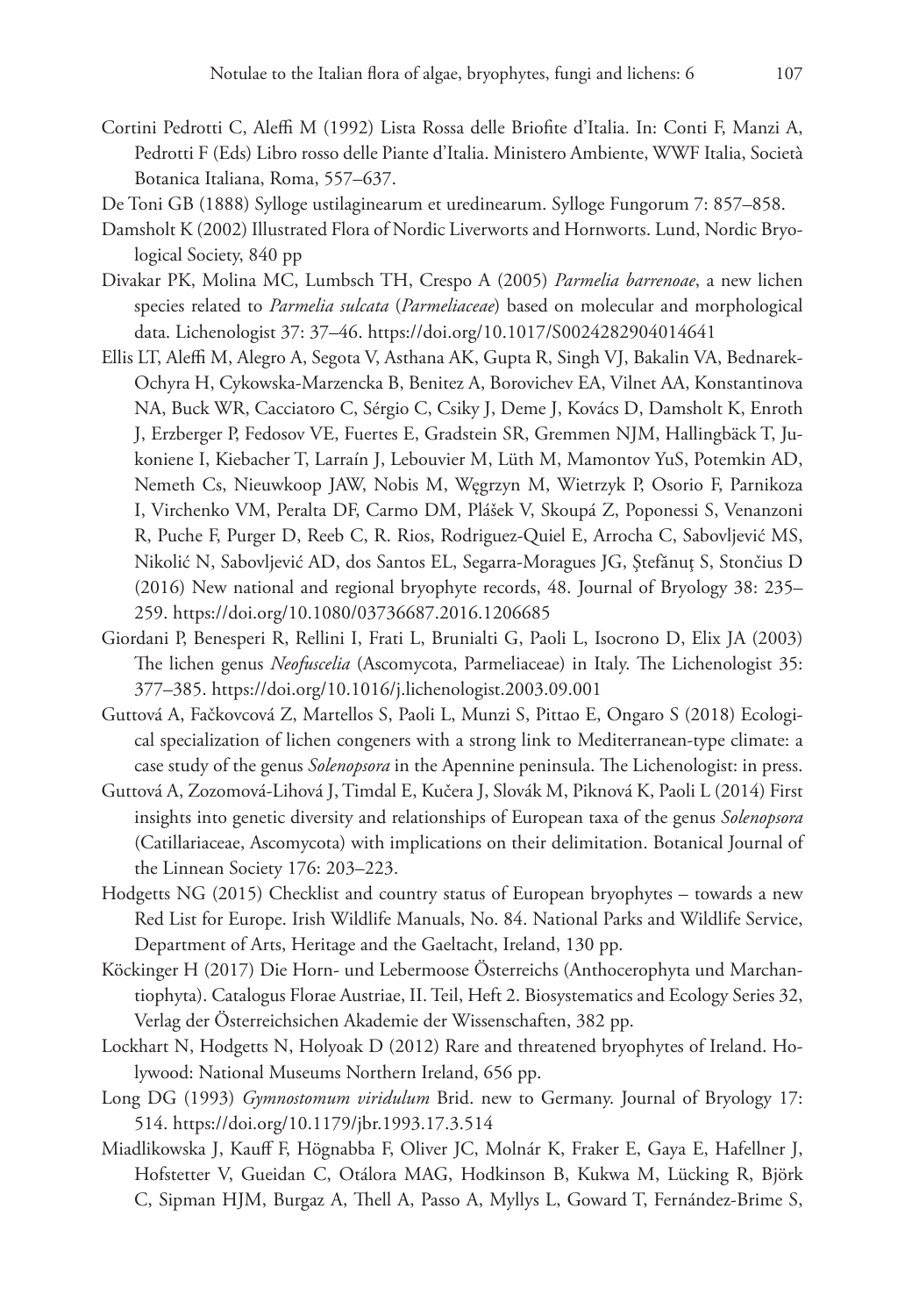Hetsmark G, Lendemer J, Lumbsch HT, Schmull M, Schoch CL, Sérusiaux E, Maddison DR, Arnold AE, Lutzoni F, Stenroos S (2014) A multigene phylogenetic synthesis for the class Lecanoromycetes (Ascomycota): 1307 fungi representing 1139 infrageneric taxa, 317 genera and 66 families. Molecular Phylogenetics and Evolution 79: 132–168. [https://doi.](https://doi.org/10.1016/j.ympev.2014.04.003) [org/10.1016/j.ympev.2014.04.003](https://doi.org/10.1016/j.ympev.2014.04.003)

- Molina C, Crespo A, Blanco O, Lumbsch HT, Hawksworth DL (2004) Phylogenetic relationships and species concepts in *Parmelia* s. str. (*Parmeliaceae*) inferred from nuclear ITS rDNA and tubulin sequences. Lichenologist 36: 37–54. [https://doi.org/10.1017/](https://doi.org/10.1017/S0024282904013933) [S0024282904013933](https://doi.org/10.1017/S0024282904013933)
- Nascimbene J, Nimis PL, Ravera S (2013) Evaluating the conservation status of epiphytic lichens of Italy: a red list. Plant Biosystems 147: 898–904. [https://doi.org/10.1080/1126](https://doi.org/10.1080/11263504.2012.748101) [3504.2012.748101](https://doi.org/10.1080/11263504.2012.748101)
- Nimis PL (1993) The lichens of Italy: an annotated catalogue. Monografie XII. Museo Regionale di Scienze Naturali di Torino, 897 pp.
- Nimis PL (2016) The Lichens of Italy. A second annotated catalogue. EUT, Trieste, 740 pp.
- Nimis PL, Poelt J (1987) The lichens and lichenicolous fungi of Sardinia (Italy). An annotated list. Studia Geobotanica 7 (suppl. 1), 269 pp.
- Pollini C (1816) Horti et Provinciae Veronensis plantae. Giornale di Fisica Chimica Storia Naturale Medicina ed Arti 9: 21–35, 94–101, 174–187.
- Pollini C (1824) Flora veronensis quam in prodromum florae Italiae septentrionalis. Typis et Expensis Societatis Typographicae. Verona, 3, 898 pp.
- Potenza G, Fačkovcová Z, Fascetti S, Grassi A, Guttová A, Paoli L, Puntillo D, Ravera S (2014) Specie nuove ed interessanti per la Basilicata. Notiziario della Società Lichenologica Italiana 27: 62.
- Puntillo D (1996) I Licheni di Calabria. Monografie XXII. Museo Regionale di Scienze Naturali Torino, 229 pp.
- Ravera S (2012) Notulae Cryptogamicae 5 (16–25). Notula 23. *Parmelia barrenoae* Divakar, M.C.Molina & A.Crespo. Informatore Botanico Italiano 44: 193.
- Ravera S, Nimis PL, Brunialti G, Frati L, Isocrono D, Martellos S, Munzi S, Nascimbene J, Potenza G, Tretiach M (2011) The Role of lichens in selecting Important Plant Areas in Italy. Fitosociologia 48: 145–153.
- Rose F (1988) Phytogeographical and ecological aspects of *Lobarion* communities in Europe. Botanical Journal of the Linnean Society 96: 69–79. [https://doi.](https://doi.org/10.1111/j.1095-8339.1988.tb00628.x) [org/10.1111/j.1095-8339.1988.tb00628.x](https://doi.org/10.1111/j.1095-8339.1988.tb00628.x)
- Saag L, Saag A, Randlane T (2009) World survey of the genus *Lepraria* (Stereocaulaceae, lichenized Ascomycota). Lichenologist 41: 25–60. <https://doi.org/10.1017/S0024282909007993>
- Saccardo F (1894) Saggio di una flora analitica dei licheni del Veneto, aggiuntavi l'enumerazione sistematica di altre specie italiane. Tip. Prosperini. Padova, 164 pp.
- Schnyder N, Bergamini A, Hofmann H, Müller N, Schubiger-Bossard C, Urmi E (2004) Lista Rossa delle briofite minacciate in Svizzera. UFAM, FUB & NISM. Collana dell'UFAM: Ambiente – Esecuzione, 101 pp.